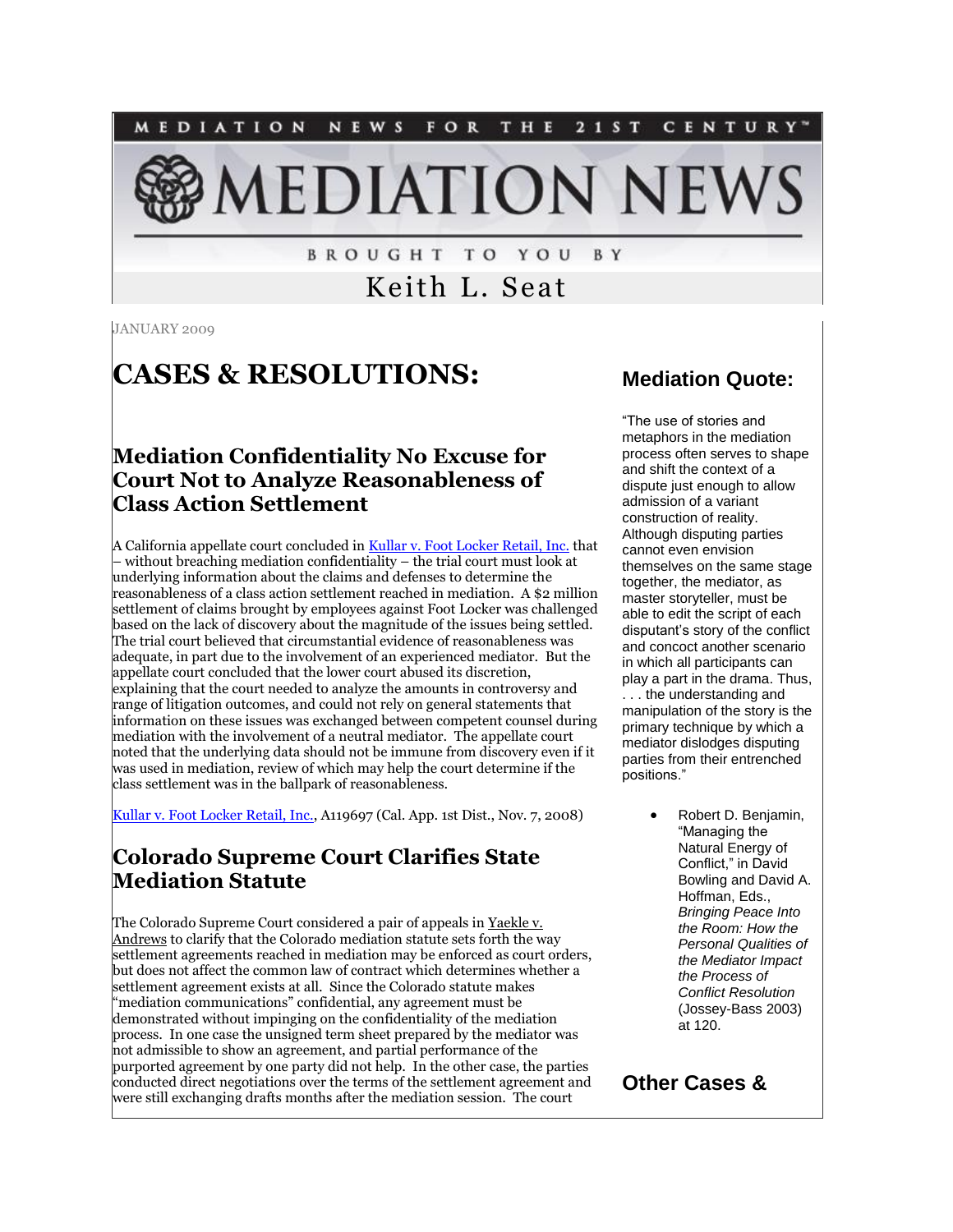concluded that these exchanges were no longer mediation communications and could be used, along with statements made by counsel in open court, to determine that an agreement had been reached even though it had never been signed.

[Yaekle v. Andrews,](http://www.cobar.org/opinions/opinion.cfm?opinionid=6860&courtid=2) Nos. 07SC420, 07SC874 (Colo., Oct. 20, 2008)

#### **Court-Style Transcript Setting Forth Agreement Not Sufficient for Mediated Settlement**

A split Colorado appellate court concluded in **GLN Compliance Group**, Inc. v. [Aviation Manual Solutions](http://www.cobar.org/opinions/opinion.cfm?opinionid=6852&courtid=1) that it could not enforce a mediated settlement agreement in the absence of a signed writing, even though the retired judge who acted as mediator called in a stenographer and set forth the settlement terms and obtained each party's agreement "on the record," even though defendants sent a settlement check to plaintiff who cashed it, and even though plaintiff's counsel withdrew and testified that an agreement existed. The court further concluded that Colorado's mediation confidentiality provisions may not be waived by implication. A vigorous dissent agreed with the trial court that the settlement agreement was clearly enforceable since it was "read in the presence of the senior judge [acting as mediator] and transcribed by a court reporter…'in open court.'"

[GLN Compliance Group, Inc. v. Aviation Manual Solutions,](http://www.cobar.org/opinions/opinion.cfm?opinionid=6852&courtid=1) No. 07CA1563 (October 16, 2008)

#### **Court Considers Parties' Mediation Positions in Determining No Harm from Missing Insurer**

A federal magistrate determined there was no harm to plaintiff and imposed no sanctions when defendant's insurer failed to send a representative to mediation in violation of explicit court rules. In denying sanctions, the magistrate noted that other representatives attended the mediation for defendant and it made no difference that the insurer failed to attend because the parties were "light years" apart due to "plaintiff's settlement position." Summary judgment for defendant had been granted days before the mediation, but the magistrate required that the scheduled mediation proceed despite the parties' desire to cancel.

[Hinkle Oil & Gas, Inc. v. Bowles Rice McDavid Graff & Love,](http://tinyurl.com/8c22cc) No. 7:07cv487 (W.D. Va., Oct. 17, 2008)

#### **Enforcement of Mediation Clause Doesn't Bar Future Litigation**

The Utah Court of Appeals interpreted the mediation clause in the real estate purchase contract in *Miller Family Real Estate v. Hajizadeh* and concluded that it precludes litigation until mediation has been attempted, but that an initial failure to mediate would not prevent eventual litigation if mediation is tried unsuccessfully. Thus, the court affirmed the trial court's dismissal of litigation without prejudice. The appellate court did note that parties could agree to contractual terms that would create a condition precedent and

#### **Resolutions:**

**City of Detroit Rejects \$1 Million Mediation Offer for Brain-Damaged Teen, Hit with \$15 Million Jury Verdict,**  [DetNews.com](http://tinyurl.com/8rtwwg) (December 17, 2008)

**Mediation Results in Ernst & Young Paying for Continuing Education Courses in Pennsylvania,** [PR Newswire](http://tinyurl.com/8kg8gs) (December 23, 2008)

**Bus Companies Agree in Mediation to Pay Jaywalker**  \$2.6 Million, Pennsylvania [Law Weekly](http://tinyurl.com/8l8qyx) (December 22, 2008) (Subscription Required)

**Three Cities Mediate and Settle Condemnation Litigation with Former Brewery for \$5.3 Million, Obtaining Water Rights,** [The](http://www.theolympian.com/670/story/662610.html)  [Olympian](http://www.theolympian.com/670/story/662610.html) (November 15, 2008)

**NASCAR Settles \$225 Million Sexual Harassment and Discrimination Case in Mediation,** [Autoweek](http://www.autoweek.com/article/20081219/FREE/812199985) (December 19, 2008)

**Professional Hockey Player Bertuzzi Maintains Confidentiality after Mediation Involving Steve Moore over 2004 "Sucker Punch" that Broke Moore's Neck, Ending Career and Leading to \$38 Million Lawsuit,** [Canoe.ca](http://calsun.canoe.ca/favicon.ico) (December 17, 2008)

**Multi-Party Litigation over Country Club Policy Changes Resolved in 12- Hour Mediation,** [The Free](http://fredericksburg.com/News/FLS/2008/112008/11142008/425010)  [Lance-Star](http://fredericksburg.com/News/FLS/2008/112008/11142008/425010) (November 14, 2008)

**Mediator's Proposal Tentatively Resolves Dispute over Demutualization of Prudential Insurance**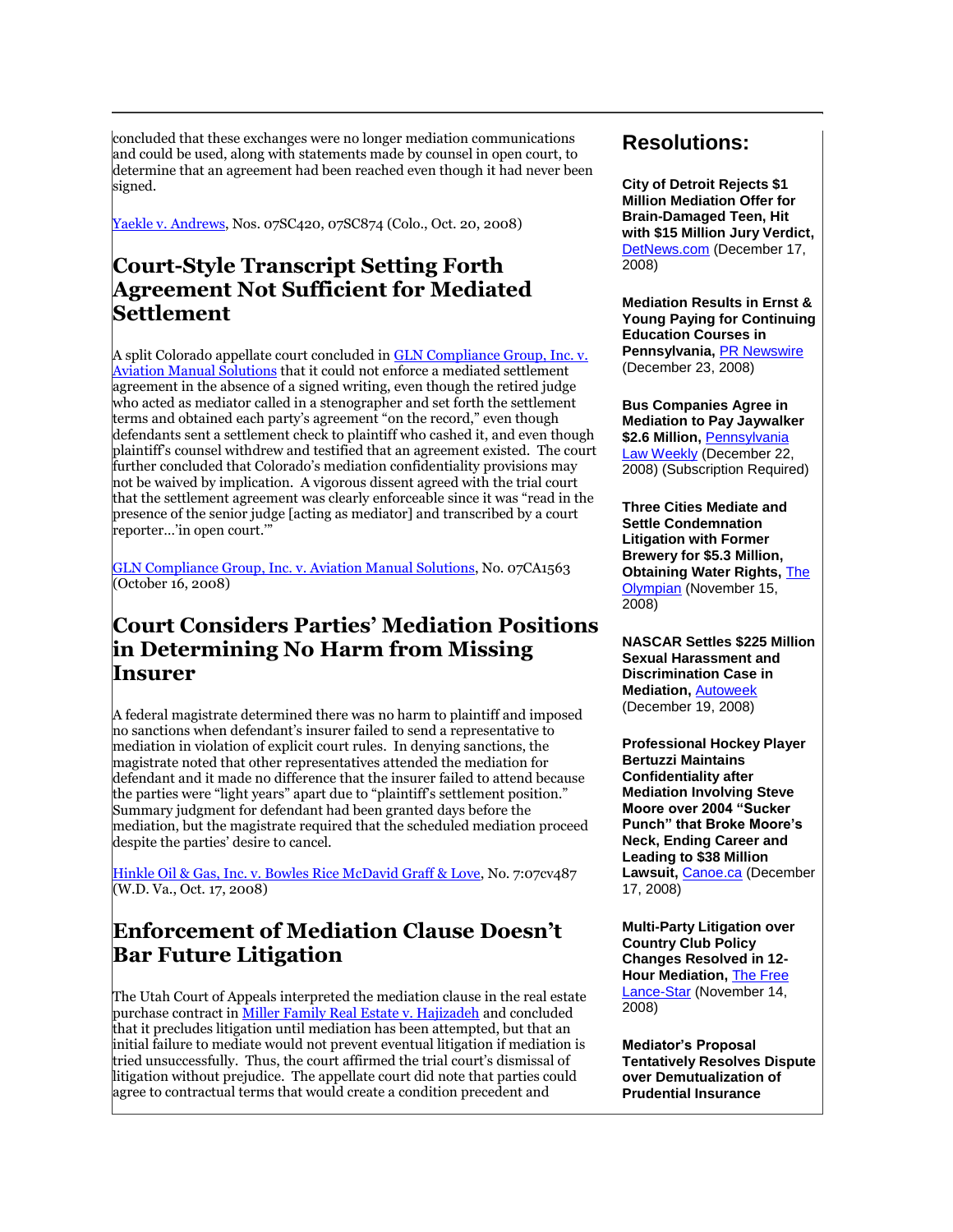prevent any litigation if dispute resolution processes were not carried out, but found that the real estate purchase contract in this case did not contain such terms.

[Miller Family Real Estate v. Hajizadeh,](http://www.utcourts.gov/opinions/appopin/miller122608.pdf) 2008 UT App 475 (Utah App., Dec. 26, 2008)

#### **Unambiguous Confidentiality Agreement Merits Summary Judgment on Oral Settlement Claim**

The Utah appellate court concluded in Moss v. Parr Waddoups Brown Gee & [Loveless](http://www.utcourts.gov/opinions/appopin/moss110608.pdf) that the terms of a mediation confidentiality agreement were unambiguous and so required summary judgment in litigation seeking to enforce an alleged oral settlement agreement. While the confidentiality agreement was signed for mediation in one case, the parties also negotiated a second case during the mediation session, which plaintiffs argued was not covered by the confidentiality agreement. The appellate court found the broad language of the confidentiality clause to be unambiguous and reversed the district court's denial of summary judgment, without reaching the provisions for mediation confidentiality offered by state statutes. Negotiations in the second case involved an additional plaintiff contacted by telephone who did not sign the confidentiality agreement, but the appellate court concluded that her testimony about the defendants' alleged agreement to settle could not avoid the hearsay rule because the mediator was not an agent conveying a party-opponent's admission.

[Moss v. Parr Waddoups Brown Gee & Loveless,](http://www.utcourts.gov/opinions/appopin/moss110608.pdf) 2008 UT App 405 (Utah App., Nov. 6, 2008)

#### **Watershed Mediation Still Succeeding After Ten Years**

The successful resolution of an eight-month long mediation in 1998 has permitted ongoing constructive engagement between Minnesota land owners, watershed managers, and county, state and federal conservation agencies in dealing with continuing issues of flood protection, water quality and conservation. Ten years later, the Red River Watershed Management Board continues to use mediation processes. The initial mediation also created a working group which relies on an advisory committee that develops technical consensus to undergird the decision-making of the working group and the Board.

[Crookston Daily Times](http://tinyurl.com/74to2u) (December 31, 2008)

#### **Class Action Discrimination Claims Against Dating Service Sent to Mediation**

A California case alleging discrimination by the dating service eHarmony for refusing to extend its services to gay and lesbian customers was certified as a class action and sent to mediation. A similar case in New Jersey was just settled, with eHarmony agreeing to open a new website for gay customers, which the company asserts should resolve the California case as well.

**Company with Final Distribution Contingent on Outcome of Summary Judgment Appeal,** 

[Marketwatch.com](http://tinyurl.com/a7vcaa) (December 15, 2008)

**U.S. Third Circuit Requires Mediation of Antitrust Appeal Involving ATP World Tour,** [Sports Business Journal](http://www.sportsbusinessjournal.com/article/60955) (December 15, 2008)

**Judge Orders Mediation of Alabama's Lawsuit Against Drug Companies Alleging Medicaid Overcharges,**  [Wlox.com](http://www.wlox.com/Global/story.asp?S=9505076) (December 11, 2008)

**Court Orders Township and Quarry to Mediate, with Quarry to Pay Mediation Costs as Long as Township Cooperates,** [Scarlet](http://www.mycentraljersey.com/article/20081201/NEWS/81201023/-1/newsfront)  [Scuttlebutt](http://www.mycentraljersey.com/article/20081201/NEWS/81201023/-1/newsfront) (December 1, 2008)

**Trial of Home Fraud Claims Against JP Morgan Chase Bank Delayed for Mediation after Denial of Motion to Dismiss,** [Pocono Record](http://tinyurl.com/7touh5) (December 26, 2008); [Fort](http://www.fortmilltimes.com/124/story/402955.html)  [Mills Times](http://www.fortmilltimes.com/124/story/402955.html) (December 26, 2008)

**Courthouse Mold Dispute Goes to Mediation,** [Monitor](http://www.themonitor.com/articles/mediator_21387___article.html/agreement_mold.html) (December 25, 2008)

**\$14,500/Day Mediator to Assist Santa Clara County and Contractors in Dispute over Unfinished Courthouse,**  [San Jose Mercury News](http://www.mercurynews.com/localnewsheadlines/ci_11104835?nclick_check=1) (November 29, 2008)

**Wal-Mart Entering Mediation over Plans to Build Store after Suing the Zionsville (Ind.) Plan Commission,**  [Indianapolis Star](http://www.indystar.com/article/20081229/LOCAL0202/81229042/1003/BUSINESS) (December 26, 2008)

**Horse-Rescue Operation Enters Mediation with City**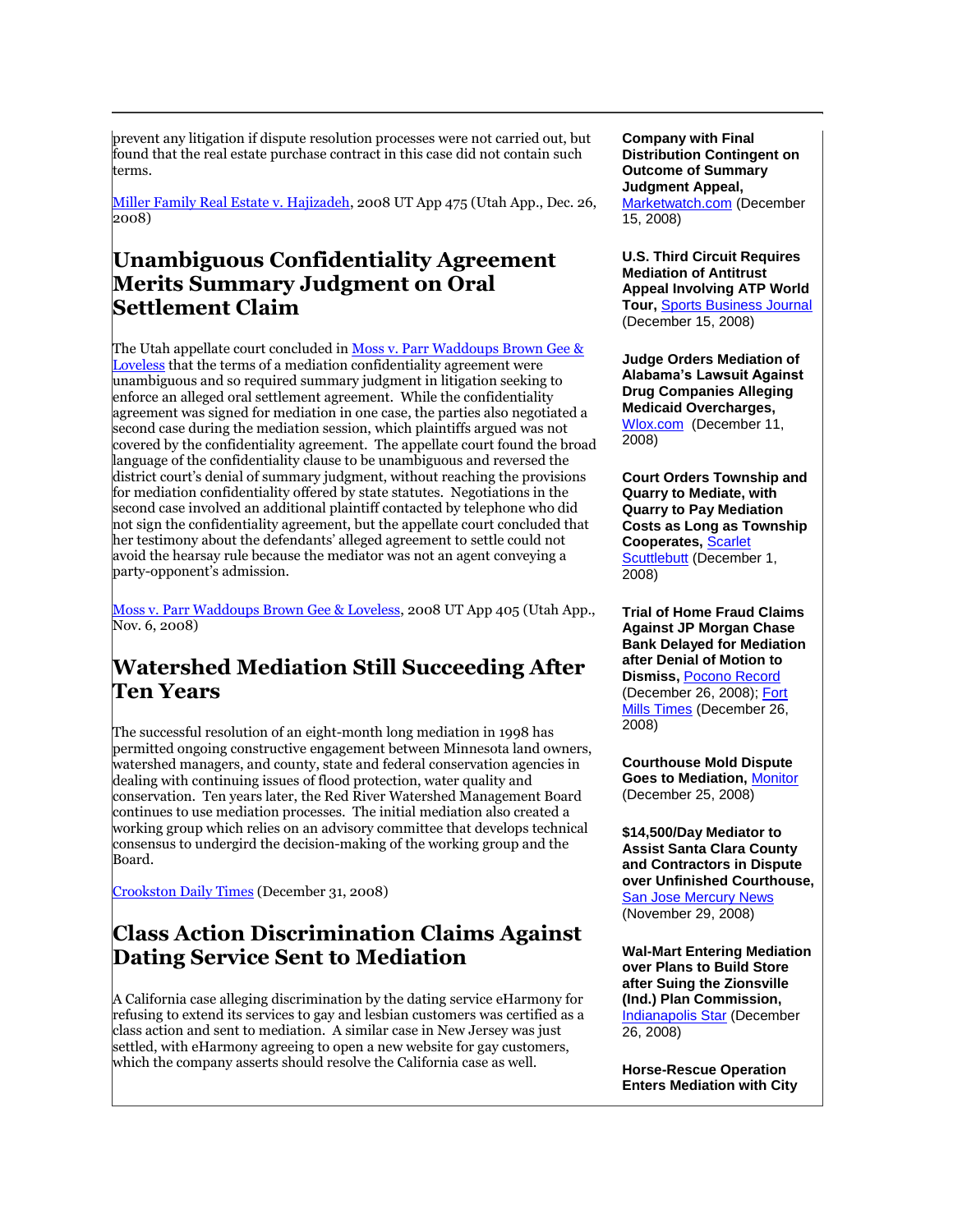# **NEWS & INITIATIVES:**

#### **International Trade Commission Begins Pilot Mediation Program**

The U.S. International Trade Commission has launched a pilot mediation program for section 337 investigations, as an initial step towards a permanent mediation program. Participation by parties in the pilot program is voluntary. The program relies on pro bono mediators, most of whom also mediate in the U.S. Court of Appeals for the Federal Circuit. While mediation is confidential and the Commission investigative attorney will not participate or have knowledge of the mediation, the investigative attorney may review any settlement agreement that results from mediation in order to make a recommendation on whether the settlement is in the public interest.

[U.S. International Trade Commission Notice](http://www.usitc.gov/trade_remedy/int_prop/E8-26196.pdf) 73 Fed. Reg. 65,615 (November 4, 2008); [Pilot Mediation Program Information](http://www.usitc.gov/trade_remedy/int_prop/pilotmediation.htm)

#### **IRS Expands Mediation Options with Post-Appeals Pilot Program**

The Internal Revenue Service has begun a two-year test of a post-Appeals mediation program, along with an arbitration program. The programs are available in specified Appeals offices for Offer in Compromise and Trust Fund Recovery Penalty cases. Either the taxpayer or Appeals may request mediation. While the taxpayer may decline Appeals' request for mediation, Appeals must evaluate taxpayer requests according to established regulations.

[IRS.gov](http://www.irs.gov/newsroom/article/0,,id=200750,00.html) (December 1, 2008)

#### **EEOC Reports Jump in Filings, Slight Increase in Mediation**

The U.S. Equal Employment Opportunity Commission reported a 15 percent increase in job bias charges last year, for a total of over 95,000 private sector filings in fiscal year 2008. Its National Mediation Program obtained nearly 9,000 resolutions in FY 2008, a 2% increase for the year. In addition to nonmonetary relief, the EEOC recovered \$124 million for complainants through mediation. The mediation program maintains its very high user satisfaction rate of 96.5 percent. Employers continue to enter into Universal Agreements to Mediate with the EEOC, with the total rising by 14 percent during 2008, to 1,450. In its Federal Sector Mediation Program, the EEOC noted that parties in over 18,000 EEO cases participated in alternative dispute resolution, which was nearly half of all EEO cases in federal agencies.

[National Underwriter Property & Casualty](http://tinyurl.com/9ogoqt) (December 8, 2008) (Subscription Required)[; EEOC FY2008 Performance Report](http://www.eeoc.gov/abouteeoc/plan/par/2008/par2008.pdf)

**over Impact on Neighbors, [Bonner Springs Chieftain](http://www.bonnersprings.com/favicon.ico)** (December 18, 2008)

**Tulsa County Commissioner Upset with Mayor for Talking to Press after Unsuccessful Mediation over Jail Payments,** [Ktul.com](http://www.ktul.com/news/stories/1208/574853.html) (December 3, 2008)

**Vote to Cut Off Water Supply May Lead to Mediation of Dispute Between Towns over Repairs to Aging Water Pipes,** [Gazette.net](http://www.gazette.net/stories/12042008/brunnew180120_32473.shtml) (December 4, 2008)

**Bay County and Panama City in Mediation over Multi-Million Dollar Trash Fees,**  [The News Herald](http://www.newsherald.com/news/city_70220___article.html/county_panama.html) (FL) (December 8, 2008)

**Parents of Murdered Informant File Lawsuit Against Tallahassee Police Department Despite Ongoing Mediation,** [Tallahassee](http://www.tallahassee.com/article/20081231/NEWS01/812310362)  [Democrat](http://www.tallahassee.com/article/20081231/NEWS01/812310362) (December 31, 2008)

**UCSC and Campus Tree-Sitter Supporters End Mediation Without Resolution,** [San Jose Mercury](http://www.mercurynews.com/centralcoast/ci_11204205)  [News](http://www.mercurynews.com/centralcoast/ci_11204205) (December 12, 2008)

**Litigation over Pollution of Water Supplies Between San Diego and Water Districts Postponed for Mediation,**  [Union Tribune](http://tinyurl.com/7srzvh) (December 5, 2008) (Subscription Required)

**Australian Federal Court Orders Class Actions Against Centro Properties Group to Go Directly to Mediation,** [The Age](http://www.theage.com.au/favicon.ico) (December 17, 2008)

**Multi-Million-Dollar Defamation Suit Against Australian Police for Naming "Prime" Suspect Going to Mediation,** [WA today](http://tinyurl.com/677vdn)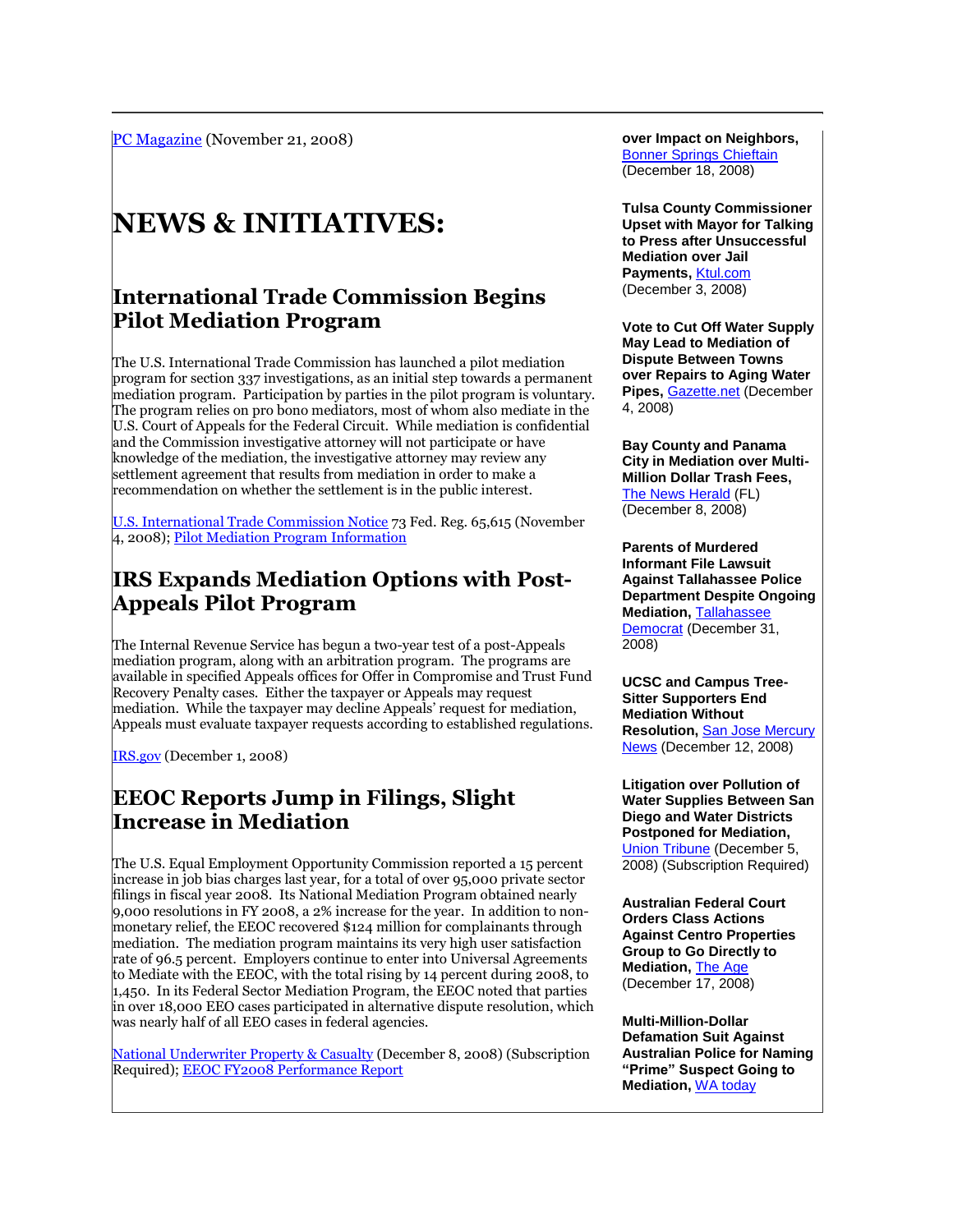### **Delaware Joins EEOC's Universal Agreement to Mediate**

Delaware is the second state to enter into a Universal Agreement to Mediate with the U.S. Equal Employment Opportunity Commission, following New Mexico in October. Based on Delaware's formal agreement to resolve disputes through mediation, all eligible discrimination charges filed with the EEOC naming Delaware as respondent will be sent to the EEOC's mediation unit.

[US State News](http://tinyurl.com/5utcpz) (November 19, 2008) (Subscription Required)

#### **Update on State Programs for Mediation of Home Foreclosure Disputes**

- **Connecticut's** foreclosure mediations have saved the homes of about 360 homeowners in the past five months, but the mediation program is reaching less than 30 percent of those eligible. The governor has proposed making the mediation program mandatory for all homeowners facing foreclosure. Mediators in the program report that lenders were initially skeptical, but are now willing to participate and actively negotiate solutions. [Hartford Business](http://www.hartfordbusiness.com/news7367.html) (December 8, 2008)
- **New Jersey** has enacted foreclosure prevention legislation which allocates \$12 million for additional mediation and counseling through the Housing and Mortgage Finance Agency, and \$500,000 for state courts to provide mediation services to homeowners facing foreclosure. [Bizjournals.com](http://www.bizjournals.com/philadelphia/stories/2008/12/01/daily7.html) (December 1, 2008)
- In order to implement the **New Jersey** Residential Foreclosure Mediation Program, the state Supreme Court has relaxed several court rules, including minimum requirements for mediators in the program. [New Jersey Law Journal](http://tinyurl.com/6cfc82) (November 24, 2008) (Subscription Required)[; New Jersey Foreclosure Mediation](http://www.judiciary.state.nj.us/civil/foreclosure/mediation.html)  [Information and Forms](http://www.judiciary.state.nj.us/civil/foreclosure/mediation.html)
- **Wisconsin** is considering legislation that would require lenders to offer mediation to homeowners before proceeding with foreclosure. [Milwaukee Journal Sentinel](http://www.jsonline.com/business/36025844.html) (December 12, 2008)
- Legislation modeled on the 1986 Farmer-Lender Mediation Act is proposed in **Minnesota** to curb home foreclosures by giving homeowners the right to request mediation in an effort to renegotiate their mortgage terms with lenders. [Bizjournals.com](http://www.bizjournals.com/twincities/stories/2008/11/17/daily42.html?t=printable) (November 21, 2008)

#### **Texas Considering New Mediation Program for Hurricane Claims**

The Texas Department of Insurance is considering a mediation program to help resolve claims resulting from Hurricane Ike last September, which resulted in about \$10 billion in damages and more than 750,000 insurance claims. While about 60-80 percent of the claims have been settled, the Department of Insurance has received some 2,000 complaints and expects more. The Department is looking to hurricane mediation programs in other states as models and hopes to have a proposal ready for the state legislature in January.

(November 19, 2008)

**Grupo Mexico, Its Bankrupt U.S. Unit Asarco, and India's Sterlite Industries in Mediation over Revised Deal Due to Falling Copper Prices, [Reuters](http://www.reuters.com/article/marketsNews/idUSN2529098620081125) (November** 25, 2008)

**Hong Kong International Arbitration Centre Announces First Mediation of Dispute Relating to Lehman Brothers, with Settlement in Five Hours,**  [CNNmoney.com](http://tinyurl.com/9hwtsd) (December 22, 2008)

#### **Other News & Initiatives:**

**Maryland Circuit Court Begins Requiring Mediation in All Motor Tort Cases where Claimed Damages Exceed \$20,000,** [Maryland](http://tinyurl.com/7qq687)  [Daily Record](http://tinyurl.com/7qq687) (December 13, 2008)

**Cracker Barrel Signs Universal Agreement to Mediate with EEOC for Workplace Disputes in Florida,** [HR.BLR.com](http://hr.blr.com/news.aspx?id=79386) (December 30, 2008)

**ACLU Distinguishes Mediation in Criticism of Rhode Island's Rent-a-Judge Proposal,** [Woonsocket Call](http://www.woonsocketcall.com/content/view/67708/1) (December 29, 2008)

**District Attorney's Office for Yolo County, California Will Hold Mediations Involving Truant High School Students to Provide Final Chance Before Cases Go to Court,**  [Daily Democrat](http://www.dailydemocrat.com/news/ci_11050374) (CA) (November 22, 2008)

**Ninth Intercollegiate Mediation Tournament Held by American Mock Trial Association,** [US Federal](http://tinyurl.com/6l4dzt)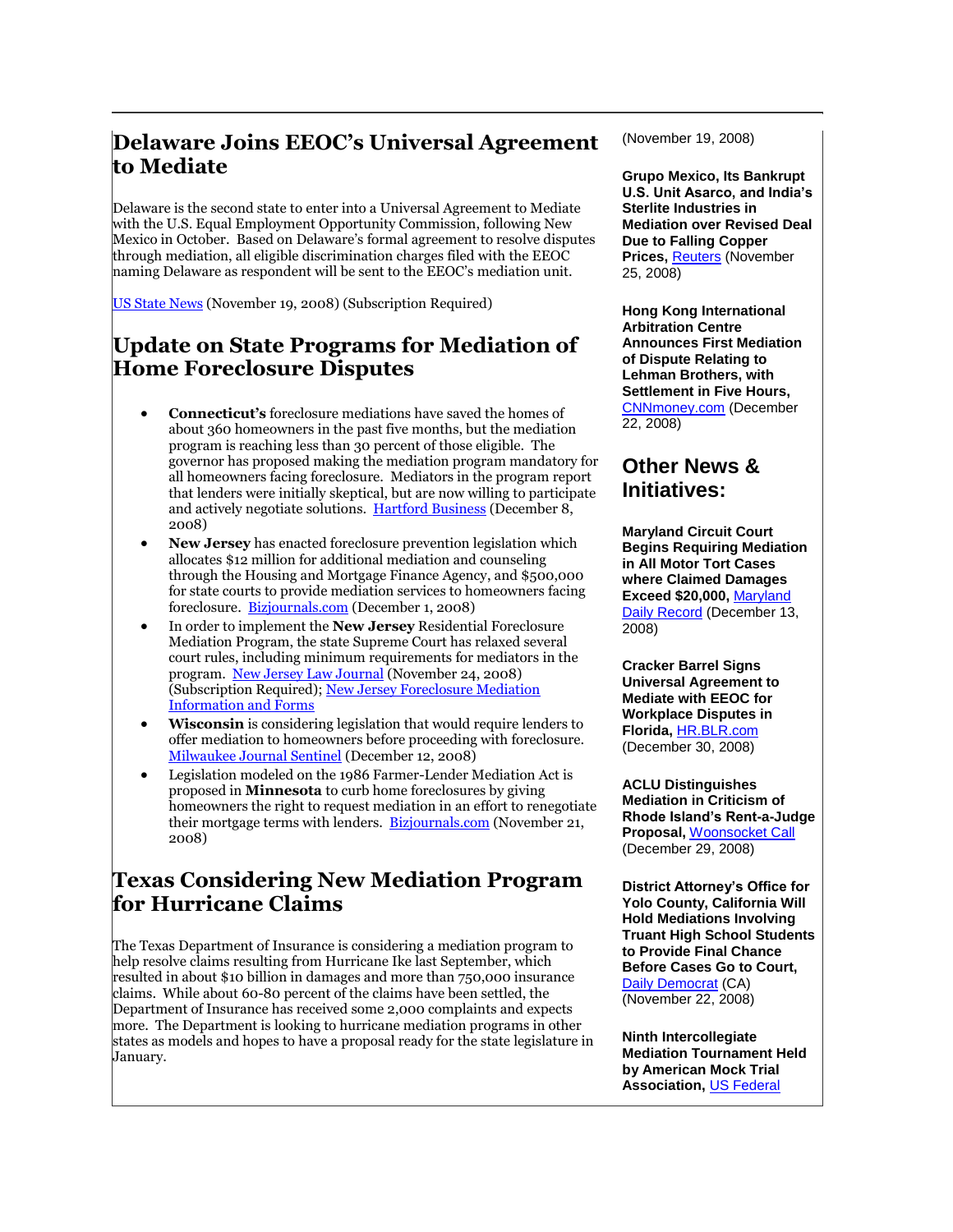[AM Best Newswire](http://tinyurl.com/8aqsmz) (December 30, 2008) (Subscription Required)

News (November 14, 2008) (Subscription Required)

#### **Pennsylvania County Using Newly-Established Mediation Program for Property Reassessment Challenges**

Luzerne County, Pennsylvania has implemented a mandatory mediation program for property owners who wish to challenge their property assessments following a formal appeal. The county is reassessing all property in the county for first time since 1965, so expects a large number of challenges, but is relying on the specialty courts director as the sole mediator. Over 850 mediations have already been filed, which may take the single mediator until June, and nearly 8,000 additional appeal board rulings have not yet been received by property owners. The first four settlements in the mediation program have been reached, with assessment reductions ranging from ten to twenty percent. If mediation is not successful, the challenge proceeds to a three-person arbitration panel, then to a special master, and finally to the county court.

[Times Leader](http://tinyurl.com/9wvsa2) (November 7, 2008); [The Citizens' Voice](http://tinyurl.com/5uaexx) (November 14, 2008) (Subscription Required)[; The Times Leader](http://tinyurl.com/5k54qr) (November 20, 2008) (Subscription Required)[; The Times Leader](http://tinyurl.com/7xcd8o) (December 11, 2008) (Subscription Required)

#### **Mediation Successful in Providing Consumer Restitution**

Missouri's attorney general recovered \$9.5 million for consumers through mediation in 2008, exceeding the previous mediation record, plus an additional \$6 million through civil and criminal litigation. The attorney general's office handled about 120,000 contacts from consumers during 2008, including over 40,000 formal complaints.

[US State News](http://tinyurl.com/9byvj9) (December 30, 2008) (Subscription Required)

#### **"Street" Mediation Works to Curb Homicides**

CeaseFire, an anti-violence program in Chicago, has been successfully using mediation to reduce homicides since 2000. When shootings occur, trained mediators reach out to try to break the cycle of violence and prevent retaliation. Many of the paid mediators were former gang members who have access to and credibility with current gang members. The CeaseFire program has expanded to 15 Chicago neighborhoods and five other Illinois cities, and has been replicated in Baltimore, Cincinnati and Newark, New Jersey. Kansas City, Missouri has been working to develop a similar anti-violence program with a mediation component to address increasing homicide rates, but daunting organizational and funding challenges have thus far hampered the pilot project.

[Pitch Weekly](http://www.pitch.com/2008-11-20/news/117-homicides-and-counting/1) (November 20, 2008)[; CeaseFire Website](http://www.ceasefirechicago.org/)

## **China Continues to Ramp Up Mediation**